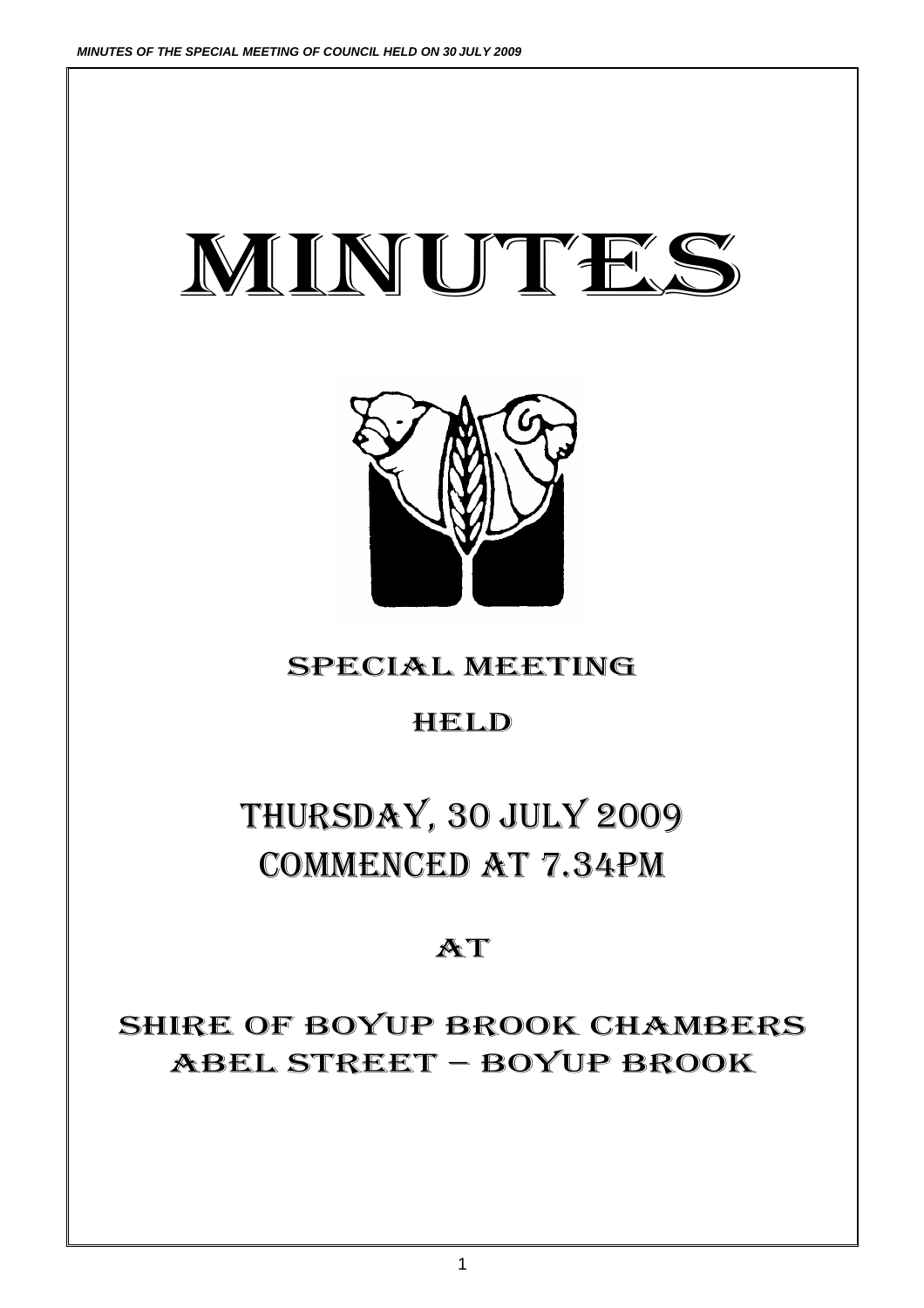*MINUTES OF THE SPECIAL MEETING OF COUNCIL HELD ON 30 JULY 2009*

### TABLE OF CONTENTS

| $\mathbf{1}$ . | RECORD OF ATTENDANCE/APOLOGIES/LEAVE OF ABSENCE PREVIOUSLY APPROVED 3       |
|----------------|-----------------------------------------------------------------------------|
| 2.             |                                                                             |
| 3.             |                                                                             |
| $\mathbf{4}$   |                                                                             |
| 5.             |                                                                             |
| 6.             |                                                                             |
| 6.1.1          |                                                                             |
| 6.1.2          |                                                                             |
| 7.             |                                                                             |
| 8.             | URGENT BUSINESS - BY APPROVAL OF THE PRESIDENT OR A MAJORITY OF COUNCILLORS |
| 9.             |                                                                             |
| 10.            |                                                                             |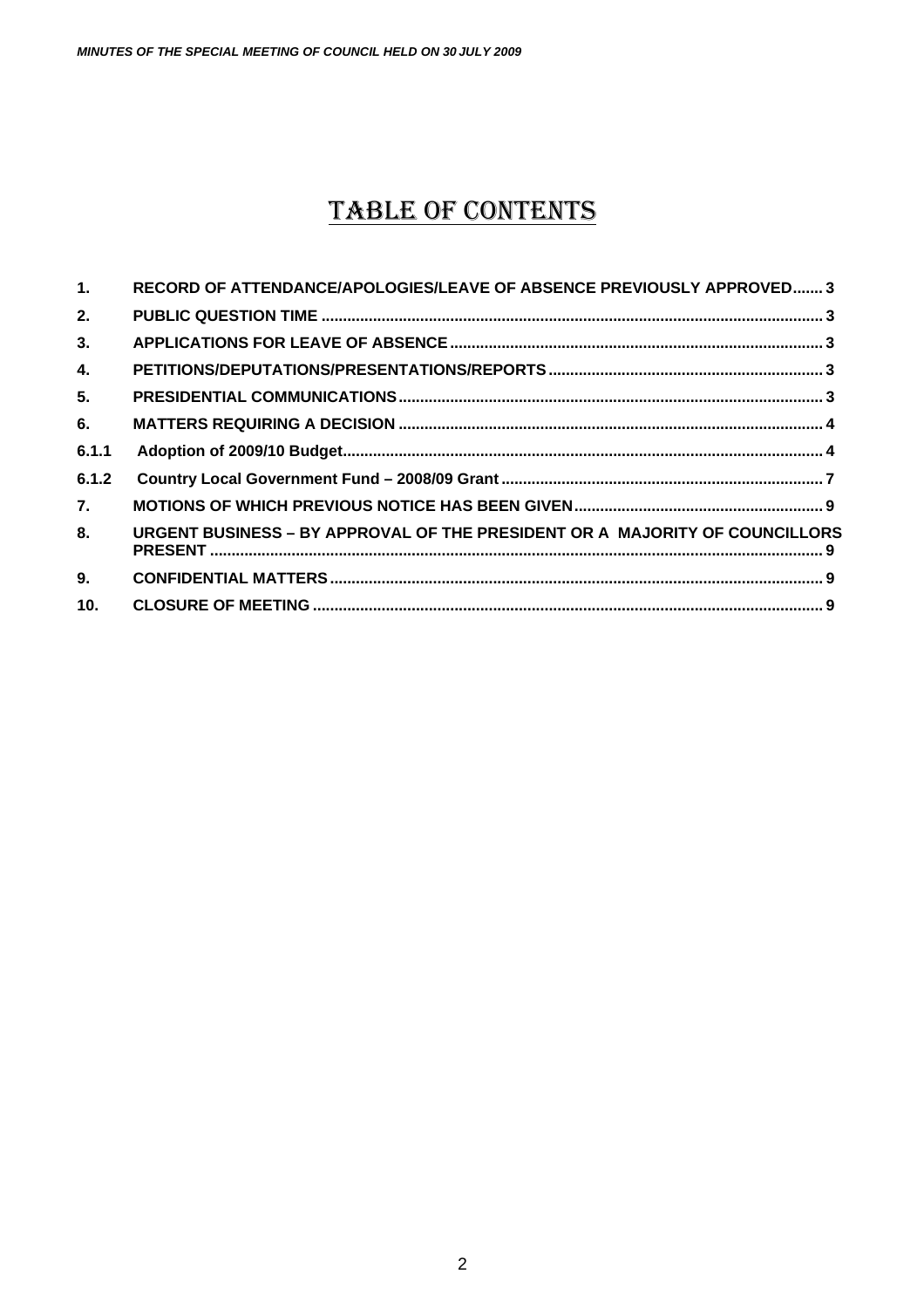#### <span id="page-2-0"></span>**1. RECORD OF ATTENDANCE/APOLOGIES/LEAVE OF ABSENCE PREVIOUSLY APPROVED**

#### 1.1 **Attendance**

Cr R Downing – Shire President Cr P Marshall – Deputy Shire President Cr S Broadhurst Cr M Giles Cr T Ginnane Cr K Lamshed Cr E Muncey Cr A Piper

STAFF: Mr Alan Lamb (Chief Executive Officer) Mr John Eddy (Manager of Works and Services) Mr Keith Jones (Manager of Finance)

#### 1.2 Apologies

Cr B O'Hare

1.3 Leave of Absence

#### **2. PUBLIC QUESTION TIME**

2.1 Response to Previous Public Questions Taken on Notice

Nil

2.2 Public Question Time

Nil

#### **3. APPLICATIONS FOR LEAVE OF ABSENCE**

Leave of absence for the August 2009 Ordinary Council meeting was requested by Cr Giles.

#### **4. PETITIONS/DEPUTATIONS/PRESENTATIONS/REPORTS**

**5. PRESIDENTIAL COMMUNICATIONS**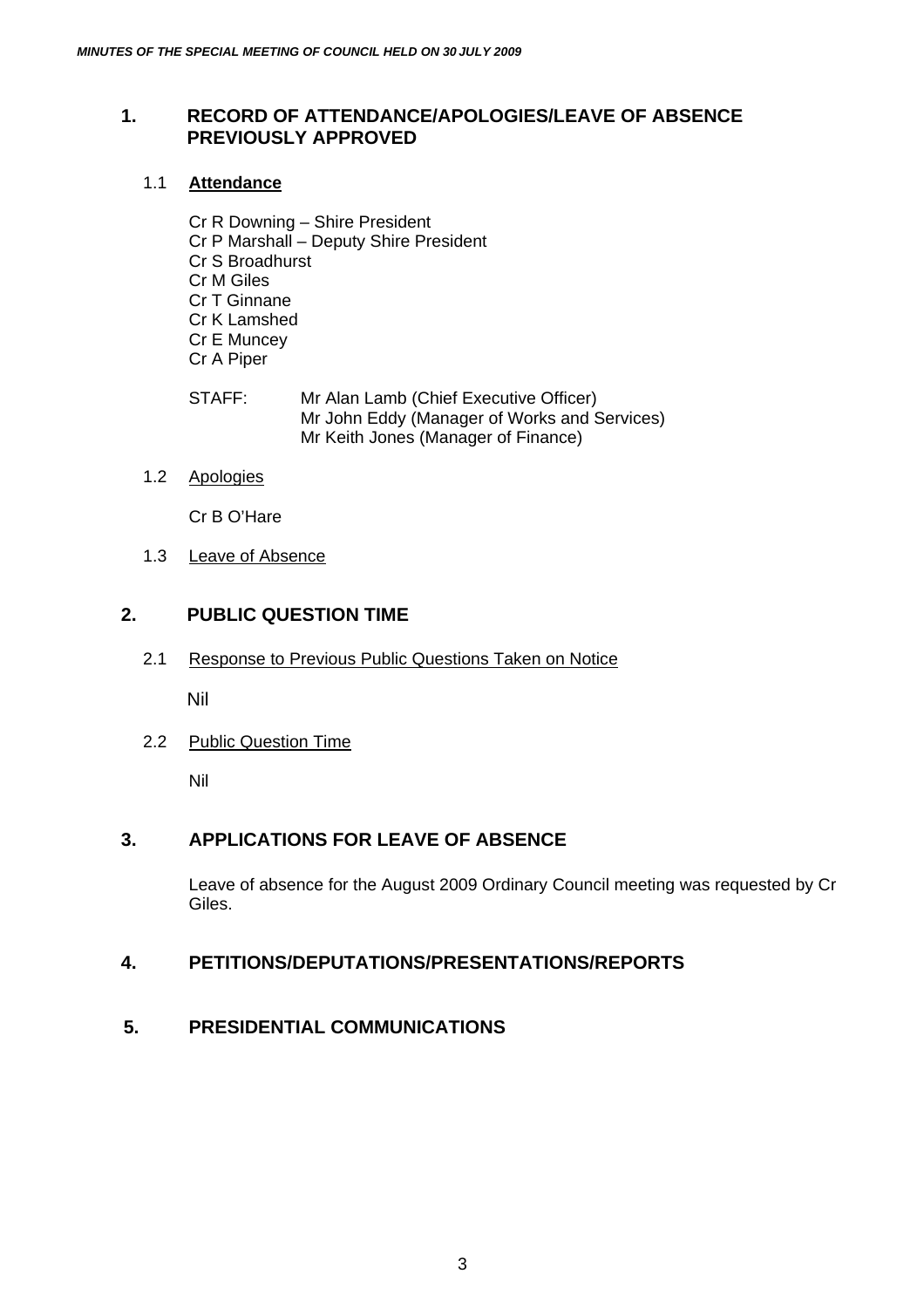#### <span id="page-3-0"></span>**6. MATTERS REQUIRING A DECISION**

#### **6.1.1 Adoption of 2009/10 Budget**

| Not applicable             |  |
|----------------------------|--|
| Not applicable             |  |
| FM/9/002                   |  |
| None                       |  |
| 24 <sup>th</sup> July 2009 |  |
| Alan Lamb CEO              |  |
| Not applicable             |  |
| Yes - Draft Budget         |  |
|                            |  |

#### **SUMMARY**

Consideration and adoption of the 2009/10 draft budget.

#### **BACKGROUND**

A copy of the 2009/10 draft budget has been provided to Councillors.

The budget has been prepared with due regard to the Plan for the Future/Strategic plan, decisions made by Council during the past twelve months and directions given to staff following informal budget discussions.

*\_\_\_\_\_\_\_\_\_\_\_\_\_\_\_\_\_\_\_\_\_\_\_\_\_\_\_\_\_\_\_\_\_\_\_\_\_\_\_\_\_\_\_\_\_\_\_\_\_\_\_\_\_\_\_\_\_\_\_\_\_\_\_\_\_\_\_\_\_* 

#### **COMMENT**

As presented the draft budget allows for an overall, average rate increase for GRV (Gross Rental Values) properties and UV (Unimproved Values) of 5.00%.

The minimum rate prepared is \$590 for both UV and GRV, compared to \$560 in 2008/09.

Kerbside waste collection charges are to be increased from \$150 to \$160 per annum.

#### **CONSULTATION**

Councillors and senior staff.

#### **STATUTORY OBLIGATIONS**

Local Government Act 1995 Local Government (Financial Management) Regulations.

#### **POLICY IMPLICATIONS**

Nil

#### **BUDGET/FINANCIAL IMPLICATIONS**

Not applicable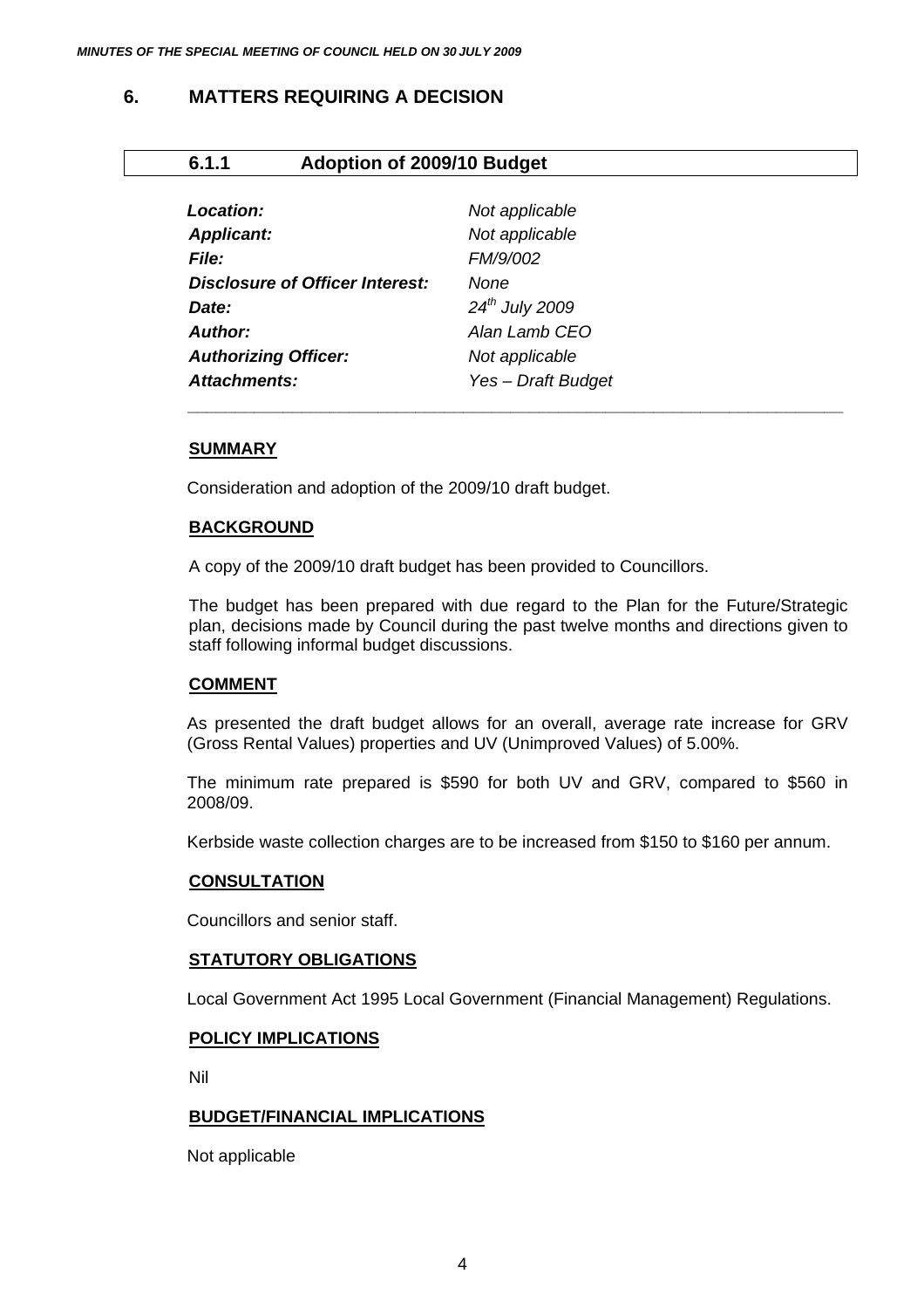#### **STRATEGIC IMPLICATIONS**

Adoption of the budget will enable Council to provide the necessary services and facilities to ratepayers and residents.

#### **SUSTAINABILITY IMPLICATIONS**

#### ¾ **Environmental**

The budget reflects an increase in environmental initiations particularly with the employment of a part time Environmental Officer.

#### ¾ **Economic**

There are no specific economic development initiatives however expenditure on capital building works and area promotion will achieve economic stimulus.

#### ¾ **Social**

Maintenance of existing facilities, including roads, playing fields and recreation areas together with new capital works will ensure adequate facilities and services are maintained for the community.

#### **VOTING REQUIREMENTS**

Absolute Majority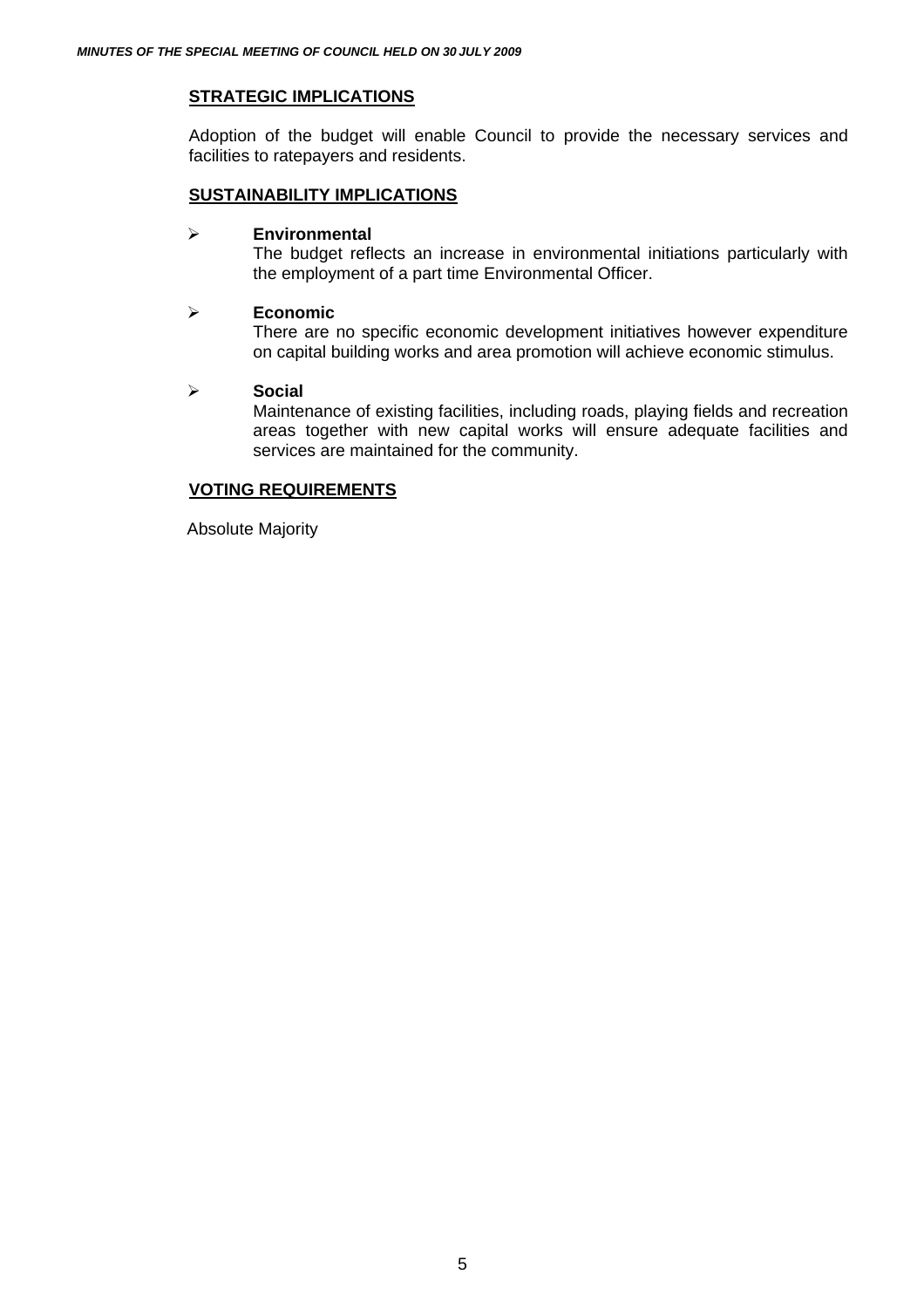Res 160/09 **COUNCIL DECISION & OFFICER RECOMMENDATION – 6.1.1** MOVED: Cr Marshall SECONDED: Cr Muncey 1. Fees & Charges That the Schedule of Fees & Charges as per Attachment 1 of the 2009/10 budget papers be adopted. 2. Minimum Rate That the Minimum Rate for the 2009/10 year be set at \$590. 3. Rates in the Dollar That Council sets the Rates in the dollar for the 2009/10 year as: • Gross Rental Value (GRV) Rate – 0.14553 cents • Unimproved Value (UV) Rate – 0.004182 cents 4. Kerbside Waste Collection 1 x 240 litre bin per week commercial and residential \$160 5. Due Date for Payment of Rates & Charges That Council in accordance with the Local Government Financial Management Regulations 1996 – Clause 64 (1) set the due date for the single payment of a rate and charges for the 2009/10 financial year to be 15 September 2009 6. Due Date for Payments of Rate Instalments That Council in accordance with the Local Government Financial Management Regulations 1996 – Clause 64 (2) set the due date for the payment of rate instalments for the 2009/10 financial year as follows: First Instalment 15 September 2009<br>Second Instalment 17 November 2009 17 November 2009 Third Instalment 19 January 2010 Fourth Instalment 16 March 2010 7. Administration Charge on Instalments That Council in accordance with Section 6.45 (3) of the Local Government Act 1995 and the Local Government Financial Management Regulations 1996 – Clause 67 set an administration charge of \$10 per rate instalment notice for the 2009/10 financial year where the instalment plan is selected. 8. Interest on Rate Instalments That Council in accordance with Section 6.45 (3) of the Local Government Act 1995 and the Local Government Financial Management Regulations 1996 – Clause 68 sets an additional charge by the way of Interest where the instalment plan is selected, an interest rate of 5.5% for the 2009/10 financial year. 9. Late Payment Interest Charge That Council in accordance with Section 6.51 (1) of the Local Government Act 1995 and the Local Government Financial Management Regulations 1996 – Clause 70 set an interest rate of 11% for the 2009/10 financial year as penalty interest for the late payment of rates and charges. 10. Reserve Funds That Council in accordance with Section 6.11 of the Local Government Act 1995 allocate funds to and from the Reserve Funds for the financial year ending June 30, 2010 as specified in the 2009/10 budget document. 11. Trust Fund Budget That Council adopt the Trust Fund Budget for the financial year ending June 30 2010 as per the budget document. 12. Annual Fees and Allowances for Election Members That the following Fees and Allowances for Elected Members for 2009/10 be set at: Presidents Annual Local Government Allowance  $$5.250$ Deputy Presidents Annual Local Government Allowance \$ 1,313 Presidents Annual Attendance Fee \$10,500 Councillors Annual Attendance Fee \$ 5,250 2009/10 Municipal Fund Budget That the 2009/10 budget as presented incorporating the Schedule of Fees & Charges; Minimum Rate; Rates in the Dollar; Significant Accounting Policies and Annual Fees and Allowances for Elected Members be adopted.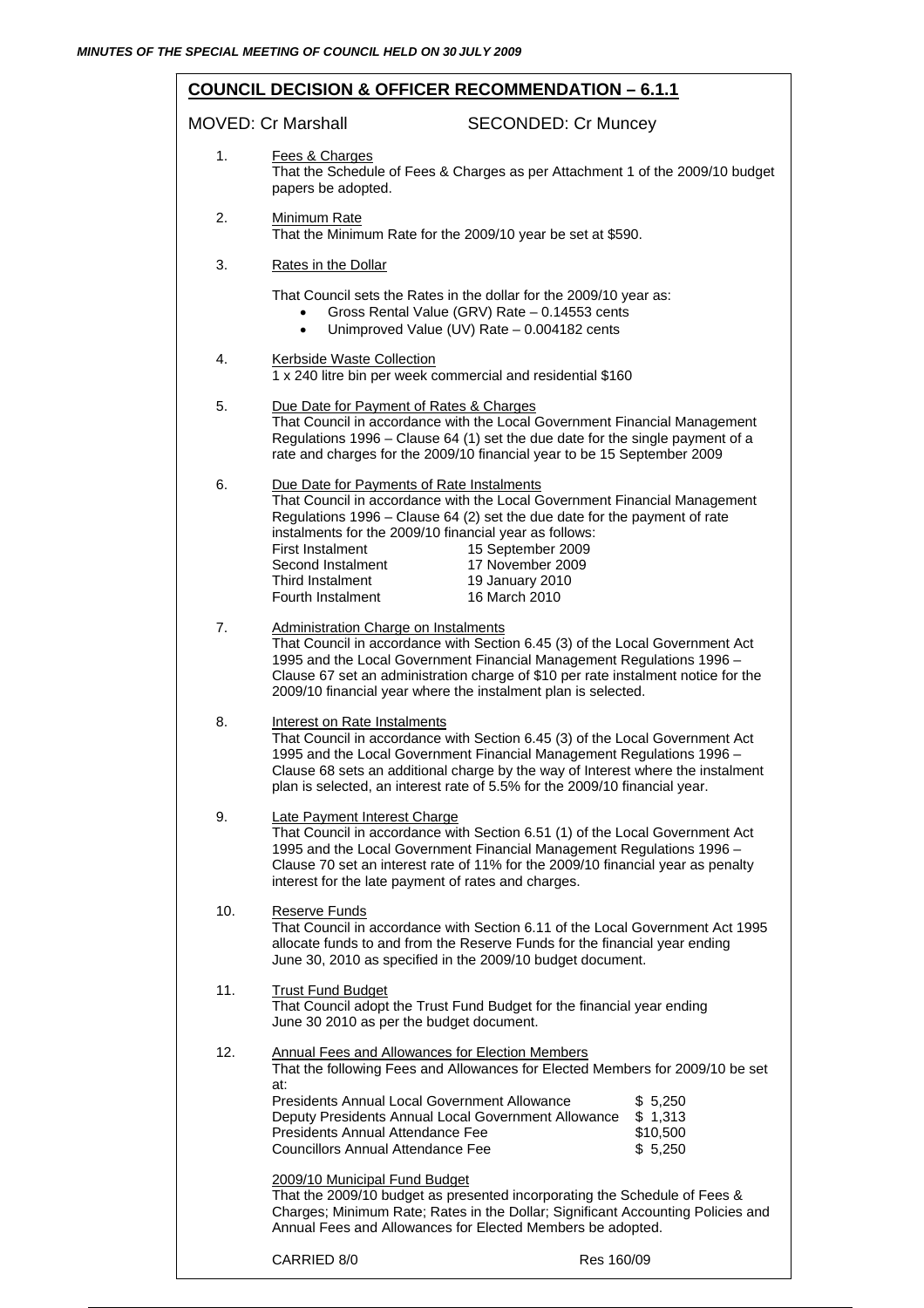<span id="page-6-0"></span>

| 6.1.2                       | Country Local Government Fund - 2008/09 Grant |              |  |
|-----------------------------|-----------------------------------------------|--------------|--|
|                             |                                               |              |  |
| Location:                   |                                               | N/A          |  |
| <b>Applicant:</b>           |                                               | N/A          |  |
| <b>File:</b>                |                                               | FM/04/004    |  |
|                             | Disclosure of Officer Interest:               | Nil          |  |
| Date:                       |                                               | 15 July 2009 |  |
| Author:                     |                                               | Alan Lamb    |  |
| <b>Authorizing Officer:</b> |                                               | Alan Lamb    |  |
| Attachments:                |                                               | Nil          |  |
|                             |                                               |              |  |

\_\_\_\_\_\_\_\_\_\_\_\_\_\_\_\_\_\_\_\_\_\_\_\_\_\_\_\_\_\_\_\_\_\_\_\_\_\_\_\_\_\_\_\_\_\_\_\_\_\_\_\_\_\_\_\_\_\_\_

#### **SUMMARY**

The purpose of this report is to put a revised program for the 2008/09 Country Local Government Fund (CLGF) before Council again to correct the proposed new funding program.

#### **BACKGROUND**

Council previously sought to apply the 2008/09 CLGF grant as follows:

| <b>CURRENT POSITION</b>                |         |
|----------------------------------------|---------|
| <b>2008/09 GRANT</b>                   | 579,414 |
| COUNCIL AND DLGRD APPROVED PROGRAM     |         |
| <b>HERITAGE BUILDINGS</b>              |         |
| TOWN HALL AND FLAX MILL                | 100,000 |
| <b>SPORTING COMPLEX</b>                |         |
| <b>PRELIMINARY SITE WORKS</b>          | 39,707  |
| LIBRARY/OFFICE EXTENSIONS IMPROVEMENTS | 400,000 |
| AIRSTRIP                               |         |
| LAND PURCHASE AND WORKS                | 39.707  |
| TOTAL                                  | 579.414 |

The foregoing program was approved by the Department for local Government and Regional Development (DLGRD)

The foregoing projects are in varying stages of progress and there has been some doubt that the funds could be spent by the end of the first half of 2009/10. This prompted a look at other eligible projects that might have already been completed in 2008/09 and a revised program has been developed for Council consideration.

It was recommended to the last Council meeting, and Council subsequently resolved the following:

*That Council seeks approval from the Department for Local Government and Regional Development to amend the approved program for the 2008/09 Country Local Government Fund grant and to apply the funds as follows:* 

- *Construction of Council owned houses \$415,253*
- *Construction of concrete footpaths in Boyup Brook \$ 47,924*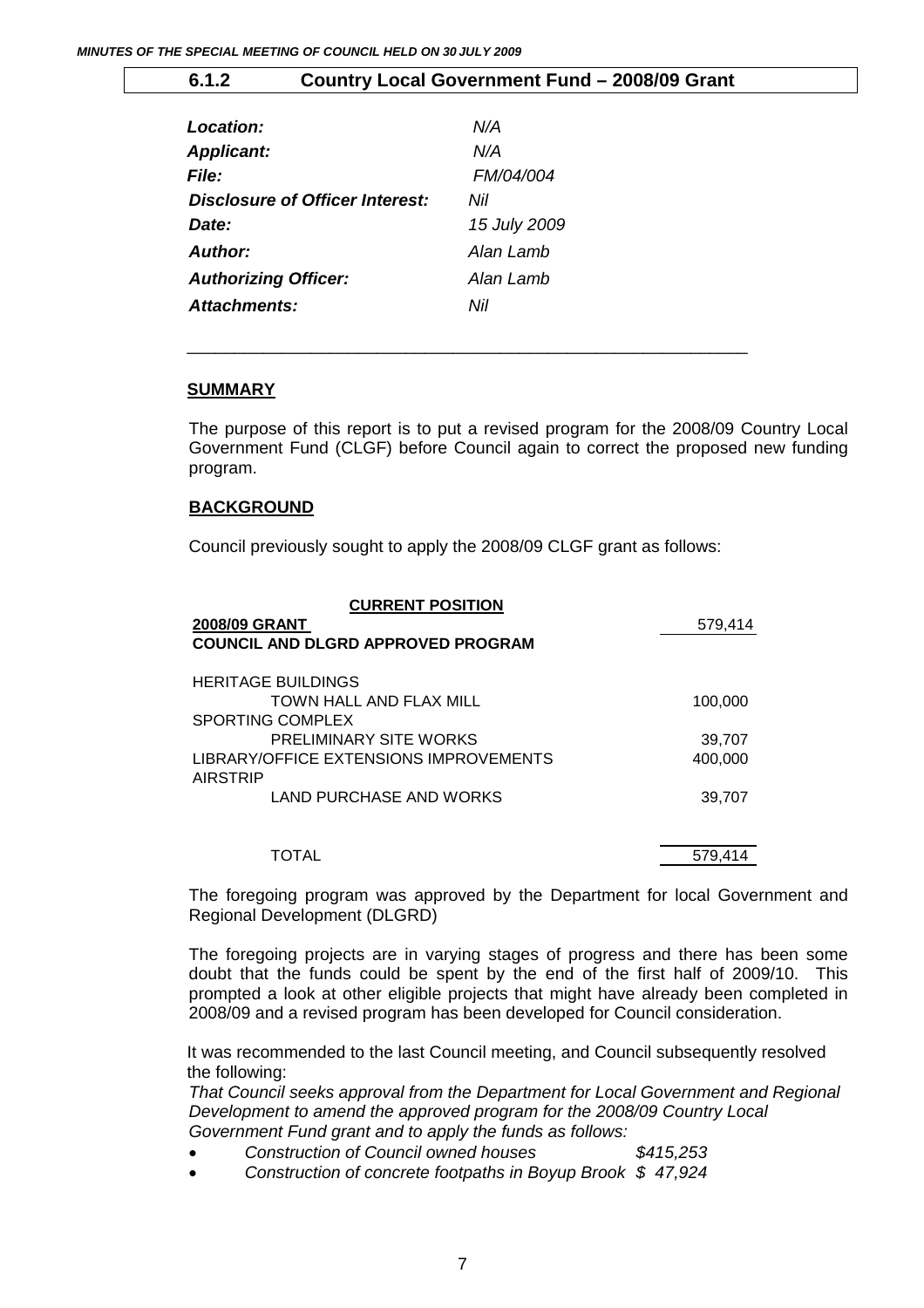#### **COMMENT**

As previously reported, it has been established with the DLGRD that the funds could be applied to projects that had already been planned and commenced during 2008/09 and that many Councils had used their grant funds for this type of purpose.

The suggested application of the 2008/09 grant is as follows;

| <b>PROPOSED</b>                        |         |
|----------------------------------------|---------|
| 2008/09 GRANT                          | 579,414 |
| DLGRD HAVE INDICATED WOULD BE APPROVED |         |
| <b>CEO HOUSE</b>                       |         |
| <b>ACTUAL PAYMENTS MADE 08/09</b>      | 324,981 |
| TO SPEND IN 09/10                      | 116,237 |
| POLICE HOUSES                          |         |
| TO SPEND IN 09/10<br>168,414           |         |
| LESS LOAN FUNDS -<br>78,142            | 90,272  |
| TOWN FOOTPATHS                         |         |
| TO SPEND IN 09/10                      | 47,924  |
| TOTAL                                  | 579.414 |

It will be noted that the recommendation, and so the resolution, for a revised application did not add up to the total amount of the grant. The recommendation should have been in line with the foregoing table and so been as follows:-

That Council seeks approval from the Department for Local Government and Regional Development to amend the approved program for the 2008/09 Country Local Government Fund grant and to apply the funds as follows:

- Construction of Council owned houses  $$531,490$
- Construction of concrete footpaths in Boyup Brook \$ 47,924

#### **STATUTORY OBLIGATIONS**

Nil

#### **POLICY IMPLICATIONS**

Nil

#### **BUDGET/FINANCIAL IMPLICATIONS**

Applying the grant to jobs that have been partially completed last year and will be completed in the first half of the current year will take the pressure off meeting the grant expenditure timelines and free up Council's own resources to spend on projects the grant could not be used for.

#### **STRATEGIC IMPLICATIONS**

Nil

#### **SUSTAINABILITY ISSUES**

¾ **Environmental** 

There are no known significant environmental issues.

- ¾ **Economic** 
	- There are no known significant economic issues.
- ¾ **Socia**l There are no known significant social issues.